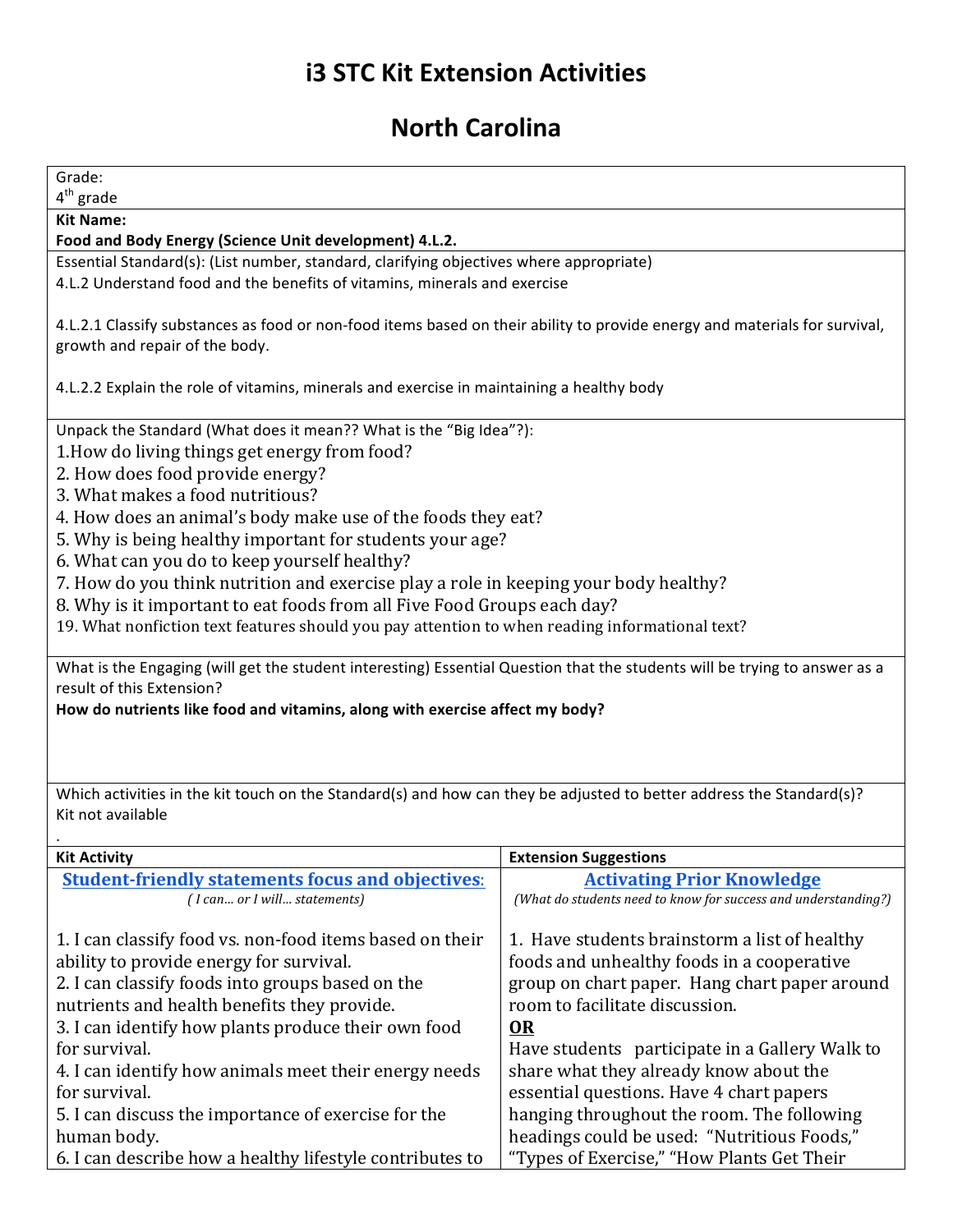| growth, development, and maintenance of the human       | Food," and "How Animals Get Their Food."                                       |
|---------------------------------------------------------|--------------------------------------------------------------------------------|
| body and its systems.                                   | 2. Ask students, "What did you have for                                        |
| 7. I can identify the main idea of informational and    | breakfast this morning?" Record student                                        |
| literary text.                                          | responses. Discuss how each food item could                                    |
| 8. I will produce a menu to demonstrate my              | make you feel. Explain to students that food                                   |
| understanding of nutritional requirements for a         | choices can affect the way our bodies operate.                                 |
| healthy lifestyle.                                      | Ask, "Why is it important to choose the right                                  |
| 9. I will make text to self connections while reading   | foods?"                                                                        |
| informational and literary texts.                       | 3. Ask students, "What should you eat before a                                 |
| 10. I will put events from a text in the correct        | big test or a big game? Why is food choice                                     |
|                                                         | important?"                                                                    |
| sequence.                                               |                                                                                |
| 11. I will demonstrate my understanding of nutrition    | 4. Show students a plant and ask them to share                                 |
| through written journal responses and assignments.      | ideas about how that plant "eats." What does it                                |
| 12. I can write a persuasive essay supporting my        | need? How do they know this?                                                   |
| stance on the importance of eating a healthy breakfast. | <b>EXTENSION ACTVITIES</b>                                                     |
|                                                         |                                                                                |
|                                                         | 1. Factual research to learn the effects of                                    |
|                                                         | food and non-food substances on health of                                      |
|                                                         | organisms.                                                                     |
|                                                         |                                                                                |
|                                                         | 2. Interactive activities to highlight the effects                             |
|                                                         | of exercise on the body (monitoring heart                                      |
|                                                         | rate, breathing, reaction time, etc.).                                         |
|                                                         | http://www.nourishinteractive.com/                                             |
|                                                         |                                                                                |
|                                                         |                                                                                |
|                                                         | 3. Opinion/argumentative writing-find, read                                    |
|                                                         | and critique opinion/argumentative stories                                     |
|                                                         | and articles in which the author offers                                        |
|                                                         | details to support a perspective.                                              |
|                                                         | 4. Explore nutritious meal combinations                                        |
|                                                         | 5. Evaluate school lunch menus based on                                        |
|                                                         | nutrition                                                                      |
|                                                         |                                                                                |
|                                                         | <b>Remediation and Acceleration</b>                                            |
|                                                         | (How might you provide acceleration or provide extra support for               |
|                                                         | struggling learners and opportunities to accelerate your advanced<br>learners? |
|                                                         |                                                                                |
|                                                         | Remediation:                                                                   |
|                                                         | 1. Teacher will work with students in small                                    |
|                                                         | groups to reread selections to help reinforce the                              |
|                                                         | ideas they have learned.                                                       |
|                                                         | 2. The students will also use graphic organizers,                              |
|                                                         | visuals, and hands on activities to help them                                  |
|                                                         | review the concepts they have learned.                                         |
|                                                         | Acceleration:                                                                  |
|                                                         |                                                                                |
|                                                         | 1. Students will choose a topic of interest                                    |
|                                                         | related to nutrition to further explore and                                    |
|                                                         | discover how it connects with their own life.                                  |
|                                                         | Students will share what they have learned by                                  |
|                                                         | creating one of the following, PowerPoint,                                     |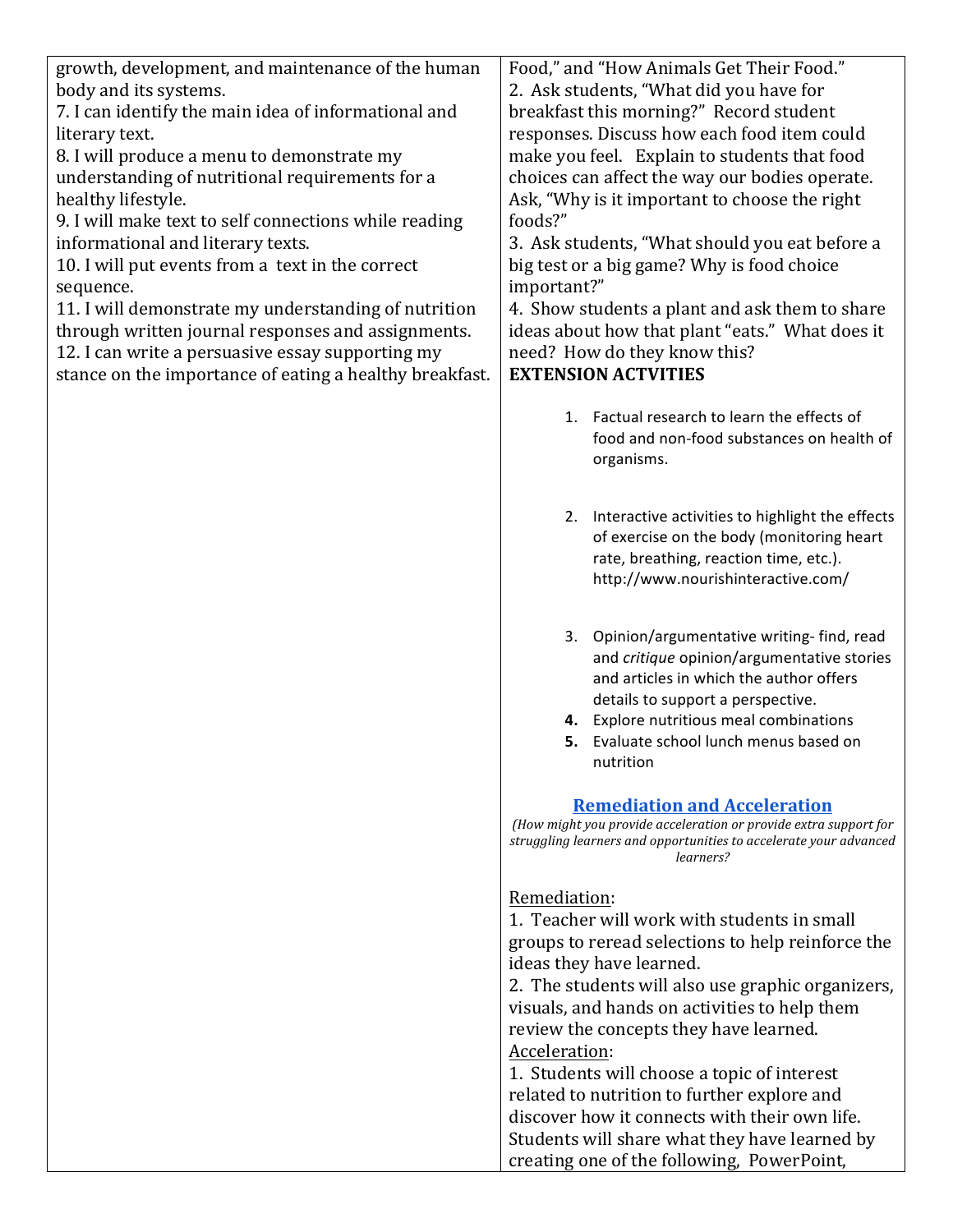|                                                                                                                                                                                                                                                                                                                                                                                                                    | poster, poem, song, game, etc.<br>2. Students will create a narrative story about a<br>child who eats an unhealthy lunch. The<br>following story starter can be provided:<br>"I watched as my friend _<br>unpacked her lunch. Wow had she made some<br>unhealthy choices to include!"<br>Students will complete the story. You will need<br>to encourage them to include ideas about the<br>value of nutrition and the effects on the body.                                                                                                                                                                                                                                                   |  |
|--------------------------------------------------------------------------------------------------------------------------------------------------------------------------------------------------------------------------------------------------------------------------------------------------------------------------------------------------------------------------------------------------------------------|-----------------------------------------------------------------------------------------------------------------------------------------------------------------------------------------------------------------------------------------------------------------------------------------------------------------------------------------------------------------------------------------------------------------------------------------------------------------------------------------------------------------------------------------------------------------------------------------------------------------------------------------------------------------------------------------------|--|
| Resources:<br>Gregory the Terrible Eater, Sharmat<br>The Magic Schoolbus Inside the Human Body, Cole<br>Nutrition, Food and Fitness, West<br>http://kidshealth.org/kid/games/mission_nutrition.html<br>http://www.nourishinteractive.com/<br>http://www.letsmove.gov/eat-healthy<br>http://www.readwritethink.org/<br>http://scnces.ncdpi.wikispaces.net/2004+SCOS+Resources+K-<br>$\underline{\underline{\bf 8}}$ | WRITING:<br>1. Throughout the unit, the students will keep a<br>Nutrition Journal to respond to journal entries<br>and share their thoughts about what they are<br>learning.<br>2. Students will write a persuasive paragraph to<br>support their position on eating a healthy<br>diet/not eating a healthy diet. Nutrition<br>Persuasive Paragraph Rubric.<br>3. Students will research a key nutrient or<br>mineral and prepare a mini-poster to share with<br>the class.<br>4. At the end of the unit, the students will create a<br>healthy menu for the day that meets the nutrition<br>requirements. They will also include an explanation<br>of how their menu meets the requirements. |  |
| Additional Suggestions (Literature connections; online resources):<br>Language Arts<br>Demonstrate independence<br>Respond to varying demands of audience, task, purpose and discipline<br>Comprehend as well as critique<br>Value evidence<br>Come to understand other perspectives<br>-Chocolate Fever<br>by Robert Kimmel Smith<br>Lexile: 680                                                                  |                                                                                                                                                                                                                                                                                                                                                                                                                                                                                                                                                                                                                                                                                               |  |